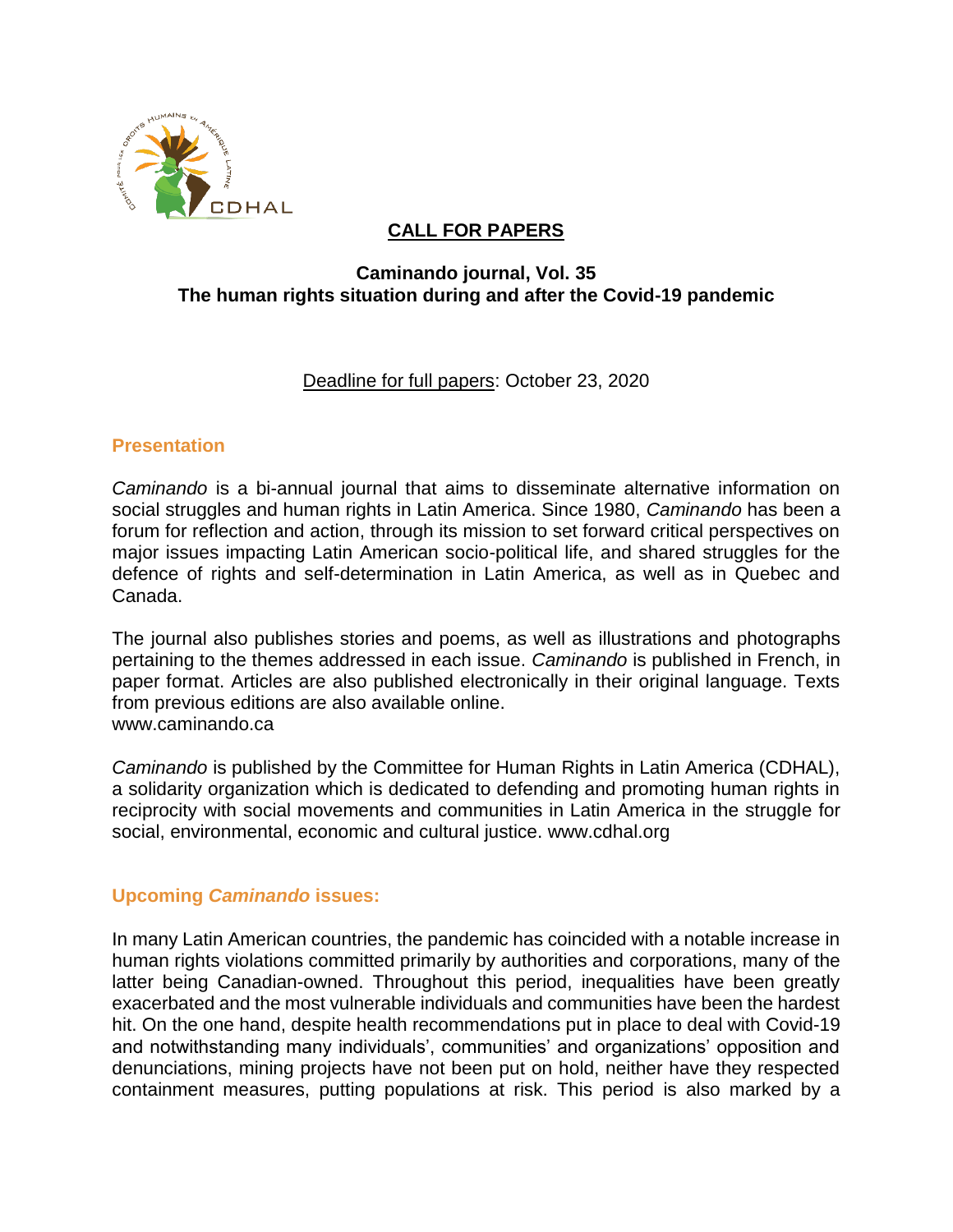decrease in monitoring and the resurgence of non-enforcement of environmental legislation. On the other hand, the shock caused by the pandemic on a global scale heralds an exit strategy that will only accentuate the financialization of the economy and transnational corporate power, to the detriment of communities' social and environmental rights.

Both issues of this volume of *Caminando*, the first being scheduled for January 2021 and the second for June 2021, offer a space to people and communities who are directly affected by the crisis in order to make their voices, analyses and experiences heard. In this way, *Caminando* endeavors to contribute to fostering an alternative, critical, inclusive and emancipatory awareness of current events.

The next edition of *Caminando* thus aims to:

—Highlight the different struggles led by environmental and social defenders, and the violent repression tactics used to silence them;

—Highlight human rights violations that have taken place during the pandemic, in order to fight against their impunity (right to political participation, environmental justice, freedom of expression and movement, etc.);

—Highlight analyses reflecting a decolonial approach and which take into account the intersections of oppression, including dimensions of gender and racialization;

—Contribute to the debate on the current global health crisis and on the desired postpandemic transition;

—Show how Canadian extractivist neoliberal policies are being reasserted despite the health crisis and how this reassertion is generating socio-economic inequalities across continents;

—Bring together a diversity of text types (analyses, testimonies, poetry) to report on focal issues in a holistic manner, providing space for different forms of expression from social movements.

# **Issue theme distribution**

Volume 35 of *Caminando* will consist of two issues covering the following themes:

—The first issue will focus on setting forward analyses and lived experiences taking place during the health crisis, i.e. human rights violations, testimonies, experiences and analyses of what happened during the crisis;

—A second issue will focus on the post-pandemic transition, particularly with regard to economic recovery, extractive projects, and critical reflections on the post-pandemic model.

Suggested Key Topics

Your contributions could address the following topics and formats, non-exclusively:

—Testimonies, analyses and experiences of individuals or groups affected by megaprojects or extractive company activities during the Covid-19 pandemic;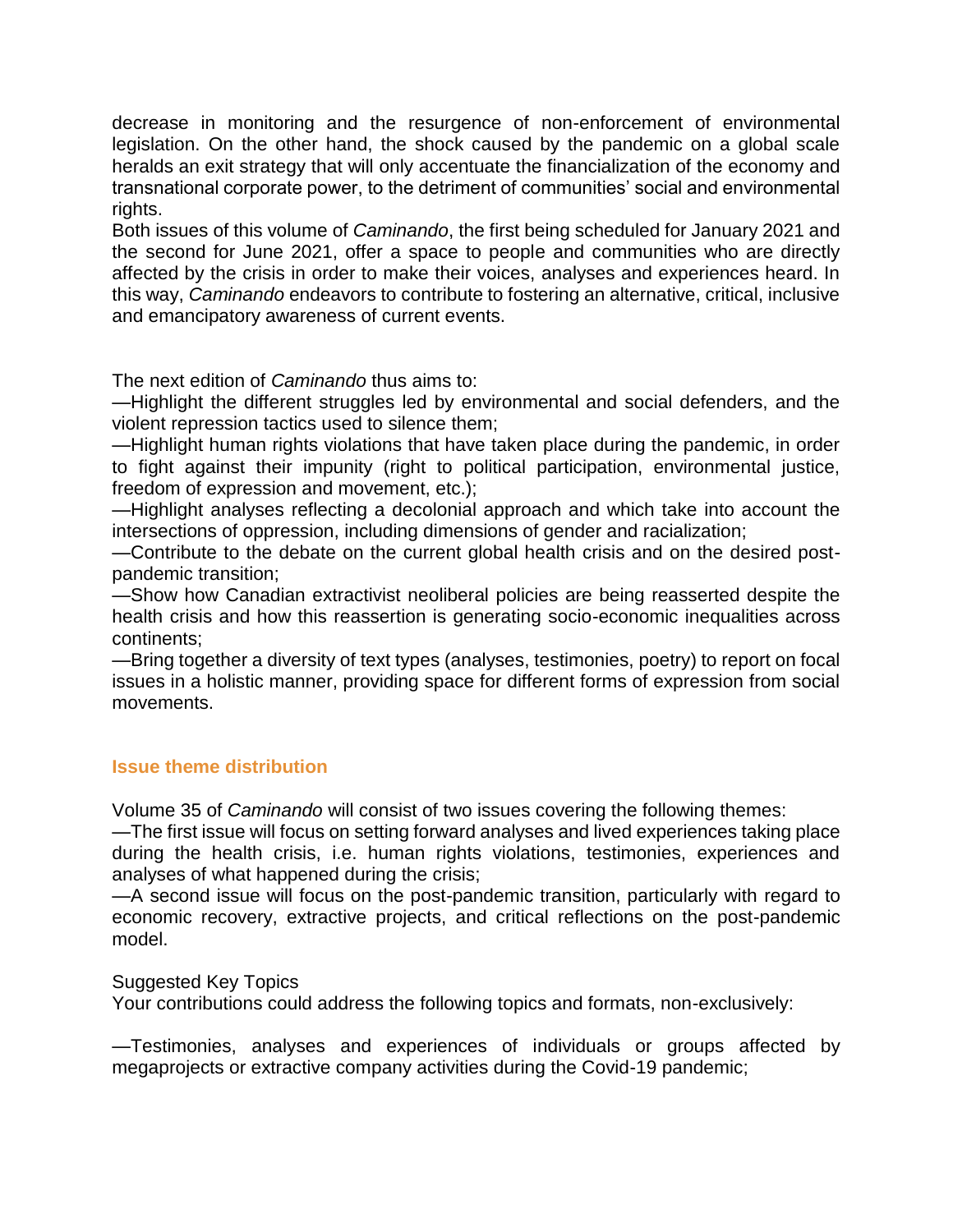—Views and perspectives of human rights and/or environmental advocates, members of marginalized communities, migrants, among others;

—Analyses and testimonies addressing increased militarization, government-issued containment measures, curfews, "state of emergency" declarations, exceptional rules enforced and monitored by the police and military;

—Accounts of violations of international norms and treaties which were justified using the health crisis;

—A critical analysis of governments' political response to the health crisis;

—Accounts of assassinations, arrests and acts of repression taking place in the context of the pandemic;

—Political prisoners and migrants' perspectives and situations in the context of the pandemic;

—Analyses covering ways in which mining companies and governments are taking advantage of the uncertainty created by the crisis to push forward regulatory changes in favor of industries and at the expense of people and the environment;

—Reflections and analyses on the upcoming transition and the desired post-pandemic model.

#### Text types

Contributions can take different forms: analytical articles, experiential accounts, interviews, narratives, testimonies, poetry (please see attached Publication Guidelines for specifications on text format).

# **Editorial criteria and processes**

# **At submission**

Articles are first read by the journal coordinator before being assigned to a member of the editorial board, according to their field of specialization and/or mother tongue. The criteria for the publication of papers in *Caminando* are that:

1. The article's subject matter is discussed through a critical lens.

2. Depending on the type of text, statements made by the author are supported by relevant documentation.

3. The text is structured in such a way as to facilitate readability (logic, clarity, conciseness).

4. Quality of the language is maintained throughout all types of contributions

# **After submission**

On submission, the manuscript is assigned to a member of the editorial board covering the subject area, according to their mother tongue. The board's role is to edit articles, taking into account analytical and critical positioning, structure and quality of language such as listed above. Furthermore, it is the board's role to assess whether received manuscripts respect *Caminando*'s objectives, values and themes, while ensuring a variety of opinions and analyses, and to request modifications if needed. The Editorial Committee reserves the right to refuse an article that does not meet the stated criteria.